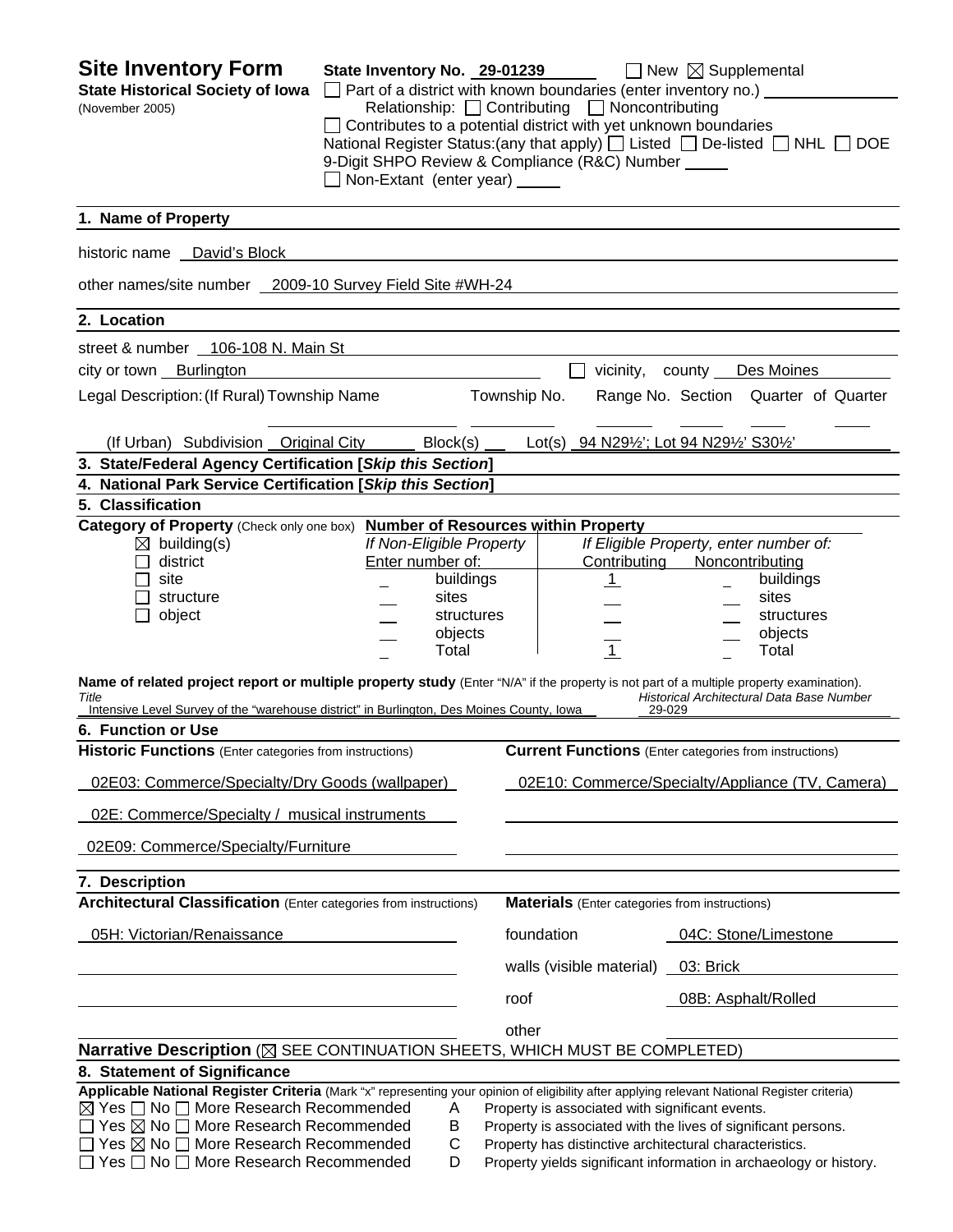| Address 106-108 N. Main St<br>County<br>Des Moines<br>City<br><b>Burlington</b>                                                                                                                                                                                                                                                                                                                                                                                                                                                                                                                                                                                                                                                                                                                                                                                                                                                                                                                                                                                                                                                                                                                                                                  | Site Number 29-01240<br>District Number __________                                                                                                                                                                                                                                                                                                                                                                                                                                                                               |
|--------------------------------------------------------------------------------------------------------------------------------------------------------------------------------------------------------------------------------------------------------------------------------------------------------------------------------------------------------------------------------------------------------------------------------------------------------------------------------------------------------------------------------------------------------------------------------------------------------------------------------------------------------------------------------------------------------------------------------------------------------------------------------------------------------------------------------------------------------------------------------------------------------------------------------------------------------------------------------------------------------------------------------------------------------------------------------------------------------------------------------------------------------------------------------------------------------------------------------------------------|----------------------------------------------------------------------------------------------------------------------------------------------------------------------------------------------------------------------------------------------------------------------------------------------------------------------------------------------------------------------------------------------------------------------------------------------------------------------------------------------------------------------------------|
| <b>Criteria Considerations</b><br>$\Box$ A Owned by a religious institution or used<br>for religious purposes.<br>B Removed from its original location.<br>C A birthplace or grave.<br>$\Box$ D A cemetery                                                                                                                                                                                                                                                                                                                                                                                                                                                                                                                                                                                                                                                                                                                                                                                                                                                                                                                                                                                                                                       | $\Box$ E A reconstructed building, object, or structure.<br>$\Box$ F A commemorative property.<br>G Less than 50 years of age or achieved significance within the past<br>50 years.                                                                                                                                                                                                                                                                                                                                              |
| Areas of Significance (Enter categories from instructions)                                                                                                                                                                                                                                                                                                                                                                                                                                                                                                                                                                                                                                                                                                                                                                                                                                                                                                                                                                                                                                                                                                                                                                                       | <b>Significant Dates</b>                                                                                                                                                                                                                                                                                                                                                                                                                                                                                                         |
| 05: Commerce                                                                                                                                                                                                                                                                                                                                                                                                                                                                                                                                                                                                                                                                                                                                                                                                                                                                                                                                                                                                                                                                                                                                                                                                                                     | Construction date<br>1866<br>$\boxtimes$ check if circa or estimated date                                                                                                                                                                                                                                                                                                                                                                                                                                                        |
| 17: Industry                                                                                                                                                                                                                                                                                                                                                                                                                                                                                                                                                                                                                                                                                                                                                                                                                                                                                                                                                                                                                                                                                                                                                                                                                                     | Other dates, including renovation                                                                                                                                                                                                                                                                                                                                                                                                                                                                                                |
| <b>Significant Person</b><br>(Complete if National Register Criterion B is marked above)                                                                                                                                                                                                                                                                                                                                                                                                                                                                                                                                                                                                                                                                                                                                                                                                                                                                                                                                                                                                                                                                                                                                                         | <b>Architect/Builder</b><br>Architect<br><b>Builder</b>                                                                                                                                                                                                                                                                                                                                                                                                                                                                          |
|                                                                                                                                                                                                                                                                                                                                                                                                                                                                                                                                                                                                                                                                                                                                                                                                                                                                                                                                                                                                                                                                                                                                                                                                                                                  | Narrative Statement of Significance ( $\boxtimes$ SEE CONTINUATION SHEETS, WHICH MUST BE COMPLETED)                                                                                                                                                                                                                                                                                                                                                                                                                              |
| 9. Major Bibliographical References                                                                                                                                                                                                                                                                                                                                                                                                                                                                                                                                                                                                                                                                                                                                                                                                                                                                                                                                                                                                                                                                                                                                                                                                              |                                                                                                                                                                                                                                                                                                                                                                                                                                                                                                                                  |
| Bibliography $\boxtimes$ See continuation sheet for citations of the books, articles, and other sources used in preparing this form                                                                                                                                                                                                                                                                                                                                                                                                                                                                                                                                                                                                                                                                                                                                                                                                                                                                                                                                                                                                                                                                                                              |                                                                                                                                                                                                                                                                                                                                                                                                                                                                                                                                  |
| 10. Geographic Data                                                                                                                                                                                                                                                                                                                                                                                                                                                                                                                                                                                                                                                                                                                                                                                                                                                                                                                                                                                                                                                                                                                                                                                                                              |                                                                                                                                                                                                                                                                                                                                                                                                                                                                                                                                  |
| <b>UTM References (OPTIONAL)</b><br>Zone<br>Easting<br>Northing<br>1<br>3                                                                                                                                                                                                                                                                                                                                                                                                                                                                                                                                                                                                                                                                                                                                                                                                                                                                                                                                                                                                                                                                                                                                                                        | Zone<br>Northing<br>Easting<br>2<br>4                                                                                                                                                                                                                                                                                                                                                                                                                                                                                            |
| See continuation sheet for additional UTM references or comments                                                                                                                                                                                                                                                                                                                                                                                                                                                                                                                                                                                                                                                                                                                                                                                                                                                                                                                                                                                                                                                                                                                                                                                 |                                                                                                                                                                                                                                                                                                                                                                                                                                                                                                                                  |
| 11. Form Prepared By                                                                                                                                                                                                                                                                                                                                                                                                                                                                                                                                                                                                                                                                                                                                                                                                                                                                                                                                                                                                                                                                                                                                                                                                                             |                                                                                                                                                                                                                                                                                                                                                                                                                                                                                                                                  |
| name/title David Roed, Volunteer                                                                                                                                                                                                                                                                                                                                                                                                                                                                                                                                                                                                                                                                                                                                                                                                                                                                                                                                                                                                                                                                                                                                                                                                                 | Rebecca Lawin McCarley, Consultant, Davenport, IA                                                                                                                                                                                                                                                                                                                                                                                                                                                                                |
| organization _ Burlington Historic Preservation Commission                                                                                                                                                                                                                                                                                                                                                                                                                                                                                                                                                                                                                                                                                                                                                                                                                                                                                                                                                                                                                                                                                                                                                                                       | date 03-03-10                                                                                                                                                                                                                                                                                                                                                                                                                                                                                                                    |
| street & number_ City Hall, 400 Washington Street                                                                                                                                                                                                                                                                                                                                                                                                                                                                                                                                                                                                                                                                                                                                                                                                                                                                                                                                                                                                                                                                                                                                                                                                | telephone 319-753-8158                                                                                                                                                                                                                                                                                                                                                                                                                                                                                                           |
| city or town<br>Burlington                                                                                                                                                                                                                                                                                                                                                                                                                                                                                                                                                                                                                                                                                                                                                                                                                                                                                                                                                                                                                                                                                                                                                                                                                       | zip code 52601<br>state lowa                                                                                                                                                                                                                                                                                                                                                                                                                                                                                                     |
| ADDITIONAL DOCUMENTATION (Submit the following items with the completed form)                                                                                                                                                                                                                                                                                                                                                                                                                                                                                                                                                                                                                                                                                                                                                                                                                                                                                                                                                                                                                                                                                                                                                                    |                                                                                                                                                                                                                                                                                                                                                                                                                                                                                                                                  |
| <b>FOR ALL PROPERTIES</b><br><b>Map:</b> showing the property's location in a town/city or township.<br>1.<br>Site plan: showing position of buildings and structures on the site in relation to public road(s).<br>2.<br>3.<br>needs to be provided below on this particular inventory site:<br>Roll/slide sheet #<br>Roll/slide sheet #<br>Roll/slide sheet #<br>$\boxtimes$ See continuation sheet or attached photo & slide catalog sheet for list of photo roll or slide entries.<br>$\boxtimes$ Photos/illustrations without negatives are also in this site inventory file.<br>FOR CERTAIN KINDS OF PROPERTIES, INCLUDE THE FOLLOWING AS WELL<br>1.<br>2.<br><b>Barn:</b><br>A sketch of the frame/truss configuration in the form of drawing a typical middle bent of the barn.<br>a.<br>b. A photograph of the loft showing the frame configuration along one side.<br>c. A sketch floor plan of the interior space arrangements along with the barn's exterior dimensions in feet.<br>State Historic Preservation Office (SHPO) Use Only Below This Line<br>Concur with above survey opinion on National Register eligibility: $\Box$ Yes $\Box$ No<br>This is a locally designated property or part of a locally designated district. | Photographs: representative black and white photos. If the photos are taken as part of a survey for which the Society is to be<br>curator of the negatives or color slides, a photo/catalog sheet needs to be included with the negatives/slides and the following<br>Frame/slot #<br>Date Taken<br>Frame/slot #<br>Date Taken<br>Frame/slot #<br>Date Taken<br>Farmstead & District: (List of structures and buildings, known or estimated year built, and contributing or noncontributing status)<br>More Research Recommended |
| Comments:                                                                                                                                                                                                                                                                                                                                                                                                                                                                                                                                                                                                                                                                                                                                                                                                                                                                                                                                                                                                                                                                                                                                                                                                                                        |                                                                                                                                                                                                                                                                                                                                                                                                                                                                                                                                  |
| Evaluated by (name/title):                                                                                                                                                                                                                                                                                                                                                                                                                                                                                                                                                                                                                                                                                                                                                                                                                                                                                                                                                                                                                                                                                                                                                                                                                       | Date:                                                                                                                                                                                                                                                                                                                                                                                                                                                                                                                            |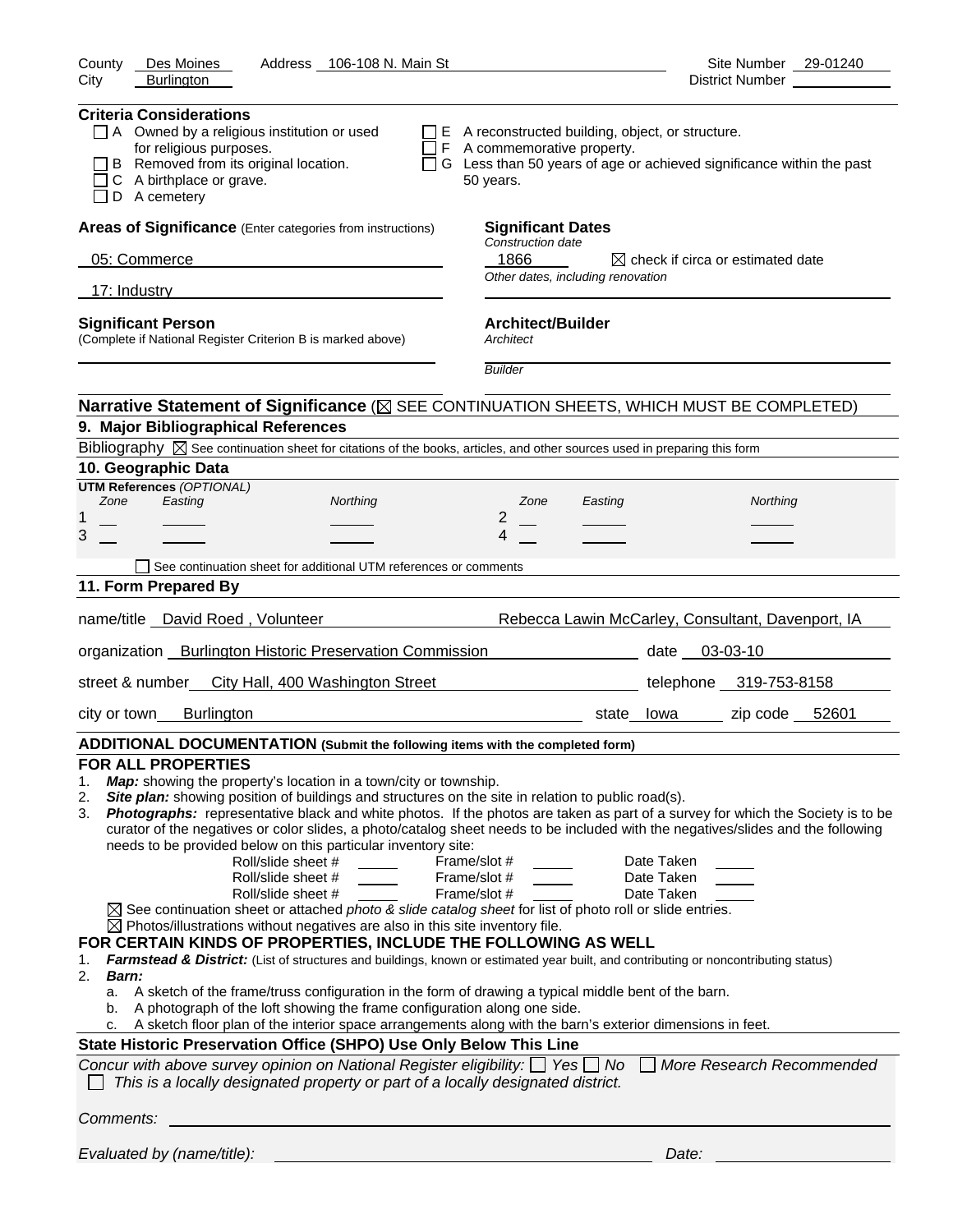Page 1

| David's Block      | Des Moines |
|--------------------|------------|
| Name of Property   | County     |
| 106-108 N. Main St | Burlington |
| Address            | City       |

#### **7. Narrative Description**

This is a three-story brick Italianate building with two storefronts (106-108). It sits with two other threestory buildings on N. Main Street constructed around the same period. Other adjacent buildings have been demolished. The first story has been altered. It was noted as altered in 1976, and the photograph from this time appears to show a structural glass storefront. This storefront has since been covered or removed. The upper story windows were boarded up in 1976. Six windows are found on the second and third stories. Panels have since been inserted to simulate two-over-two-light doublehung windows. The building retains its Renassiance Revival window hoods. The cornice is simple, and it appears from the 1896 sketch that simple brackets may have been removed. Segmental arch windows openings are found on the rear of the building.

### **8. Narrative Statement of Significance**

David's Block was evaluated as eligible in 1978, apparently based on the historic significance of the building. Similar alterations were completed by this period, but the 1976 survey form notes that enough of the original style remains intact to convey the historic significance of the building and Renaissance Revival style of the block. It was also noted that this building could be attractively restored. The building continues to potentially have integrity issues for individual listing on the National Register of Historic Places. However, the Guest Piano Company is a significant local business that operated in this building generally from 1886 to 1940. The building likely retains sufficient significance to convey this significance. Thus, it appears individually eligible for the National Register of Historic Places under Criterion A. It does not appear to fall within any identified historic district. It has been separated from the Manufacturing and Wholesale Historic District by demolitions and new construction. Likewise, it has been separated from the more historic retail/commercial area along Jefferson.

This building appears to have been built around 1866 by John S. David, a prominent business man who developed many businesses in the city. In the 1850s, he was a wholesale grocer on Water Street between Columbia and Jefferson. The block of N Main from 106-110 was then called: David's Block – Public Hall, Offices and Buildings (1890 City Directory pg 311). A reference is noted in newspapers as early as 1872. He owned the north half of this Lot 94 prior to 1866. John S. David bought the south half of Lot 94 on July 30, 1866. It is possible that the building was constructed prior to this date, but the unified architecture on both halves suggests full ownership of the lot at time of construction. He continued to own all of Lot 94 until his death. Mary E. David et al then sold the north and south halves of Lot 94 separately on August 5, 1885.

Early businesses in this building include Kendall & Hough – Wholesale groceries at address 8 (1872 City Directory Ad). A note in the *Burlington Daily Hawk-Eye* on July 21, 1871 states that they have moved their wholesale grocery business to David's Block, No. 8 Main Street. This was followed by E. Chamberlain – Wholesale groceries and tea @ 106 (1876-77 City Directory Ad & pg 62). An ad in the *Burlington Daily Hawk-Eye* on April 20, 1880 lists Wyman & Rand at 106 and 108 Main Street – carpets, furniture, wallpaper, and curtains. J.H. Wyman and Company was listed at 16 N. Main in the 1871 city directory, which appears to be 116 N. Main per an April 26, 1877 newspaper ad. By 1882,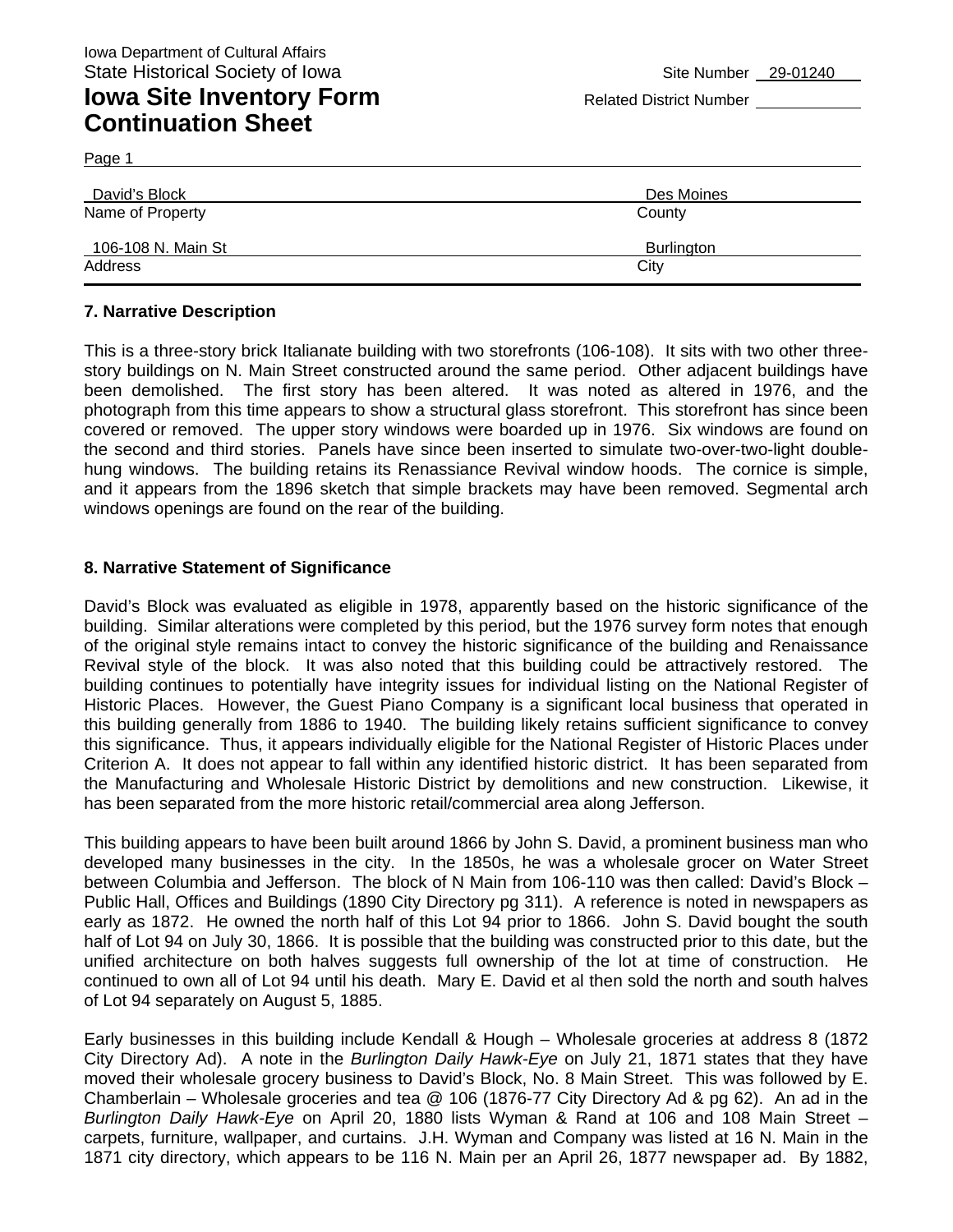Page 2

| David's Block      | Des Moines |
|--------------------|------------|
| Name of Property   | County     |
| 106-108 N. Main St | Burlington |
| Address            | City       |

they built a new building at Jefferson and  $4<sup>th</sup>$  Street. The business was established by J.H. Wyman in 1869, and he was joined by Charles W. Rand in 1879.

In 1879, James A. Guest opened his business in pianos and organs, a business that would last until 1940. General James Guest bought out the business of Paul Lange in Lange & Van Meter and then in 1905 the business was incorporated as the Guest Piano Company. This developed into one of the largest businesses of its kind in the west, with branch houses established in Des Moines, Cedar Rapids, Marshalltown, Muscatine, and Ottumwa, Iowa as well as in Quincy, Illinois (Antrobus 1915: 398). The business keeps a full stock of Musical Goods of all kinds and the latest sheet music, music and instruction books, as well as the top brands of pianos (*Commercial & Statistical Review of the City of Burlington* 1882: 134). On August 5, 1885, Mary David sold the south half of the building to L.M. Guest and A.R. David.

In the 106 side of the building, Wm & E. Osborn, dealers in wholesale and retail paper and stationery, setup business on N. Main by 1883, although they have been in business since 1856 (1883-1886 City Directories). It carries a complete stock of all lines of papers, envelopes, and fancy stationery, blank books, etc. There are four traveling salesmen and 15 workers (*Commercial and Statistical Review of the City of Burlington 1882*: 123). On August 5, 1885, Mary David sold the north half of the building to N.B. Luce and M.E. Smith. The 1886 Sanborn map indicates wholesale wallpaper at this location at 106 N. Main Street, with musical instruments at 108 N. Main Street.

The 1886 city directory lists James A. Guest, musical instruments at 108 N. Main Street. However, by 1892, directories list them at 106 N. Main Street instead, in the north half of the building. In November 1905, the business incorporated as the Guest Piano Company (Antrobus 1915: 398). Directors were James A. Guest, president; Charles A. Schlichter, vice president; and Lyman D. Guest, secretary and treasurer. Around 1913, The Guest Piano Company moved to a location on Jefferson for a few years before moving back, and in its place Gulick and McFarland Furniture took up residence from 1916-1921 (1916-1921 City Directories). In 1924, The Guest Piano Company returned to 106 N. Main Street. They continue to be listed here until 1940.

After Guest moved into 106, the Conner Mercantile Company, a manufacturer of overalls, started business in 108 N Main by 1892. They remained at this location until around 1900 (1900-01 City Directory). The 1892 Sanborn map shows a music store on the first story of 106, with wholesale millinery on the second and third stories. The overall factory is indicated on the third story of 108, with storage on the first and second stories. The 1900 Sanborn map notes storage in both 106 and 108. The 108 storefront appears to then have been vacant for a few years in the early 1900s, though it was likely continued to be used for storage.

Leyda & Company, Marble and Granite Monuments, moved into 108 N. Main by 1910 (1910-11 City Directory). They were listed as exclusive agents for "Montello" granite, the only granite with shows lettering plainly for all times (1920-21 City Directory Ad pg 51). They remained there until 1940, when they incorporated with Burrus and Metz to become Leyda, Burrus and Metz on Osborn Street (1940 City Directory). The 1931 Sanborn map shows marble works at 106 N. Main Street.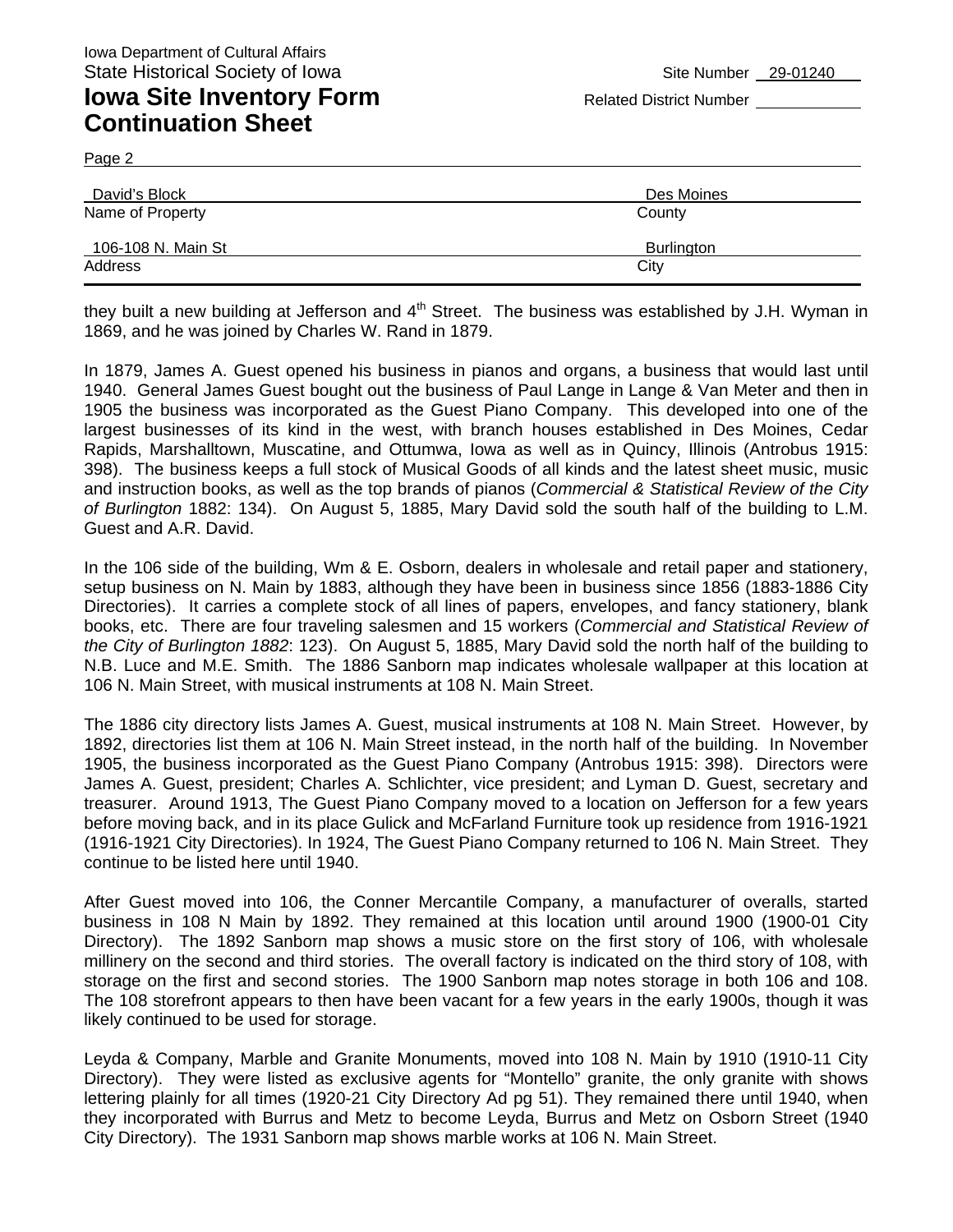Page 3

| David's Block      | Des Moines |
|--------------------|------------|
| Name of Property   | County     |
| 106-108 N. Main St | Burlington |
| Address            | City       |

With the building open in 1942, Flynn & Boyle Furniture moved in first into 106 only, but by 1947 they occupied both 106 and 108 until the mid 1960's (1942-1966 City Directories). They also purchased the building from Lyman Guest et al in November 1946. The 1952 Sanborn map shows furniture and storage for 106-108 N. Main Street.

### **9. Major Bibliographical References**

Antrobus, A.T. *History of Des Moines County Iowa and Its People.* Chicago, IL: S.J. Clarke Publishing Company, 1915.

*Burlington Hawk-Eye,* various articles and dates. On microfilm at the Burlington Public Library.

City Directories, Burlington, Iowa, various dates. On microfiche at the Burlington Public Library

*History of Des Moines County, Iowa.* Chicago, IL: Western Historical Company, 1879.

Portrait and Biographical Album of Des Moines County, Iowa. Chicago, IL: Acme Publishing Company, 1888.

Sanborn Map Company. "Burlington, Iowa," Fire Insurance Maps. New York: Sanborn Map Company, 1886, 1892, 1900, 1931, 1952.

Transfer books, Des Moines County Auditor's Office, Burlington, Iowa

Vertical files, Burlington Public Library, Burlington, Iowa.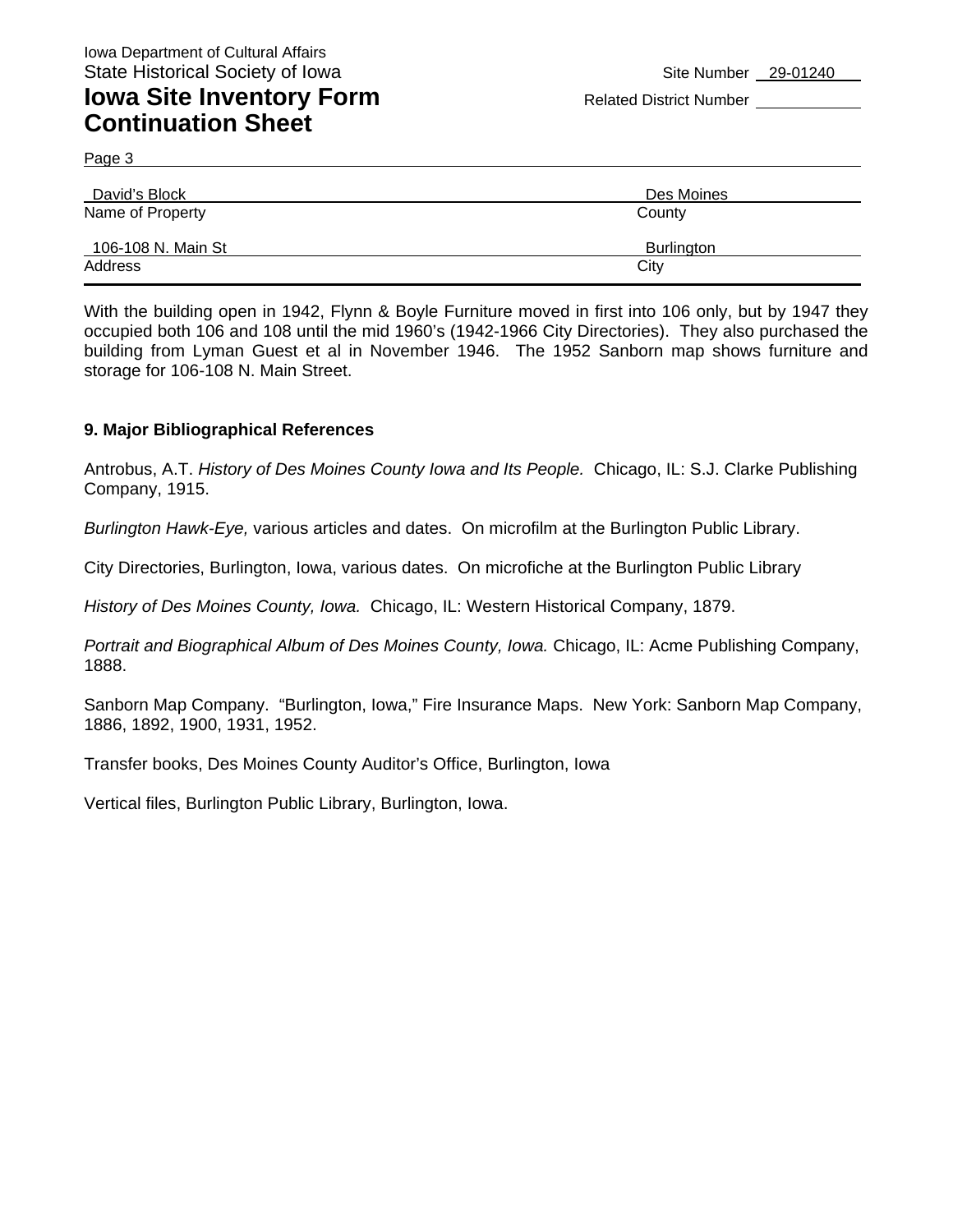Page 4

| David's Block      | Des Moines |
|--------------------|------------|
| Name of Property   | County     |
| 106-108 N. Main St | Burlington |
| Address            | City       |

### **Location map**



**Building plan (from assessor's website)** 

| 44'HI                  | 44'HI                  |
|------------------------|------------------------|
| BLDG1<br>[3540]<br>118 | BLDG1<br>[3540]<br>118 |
| 30                     | 30                     |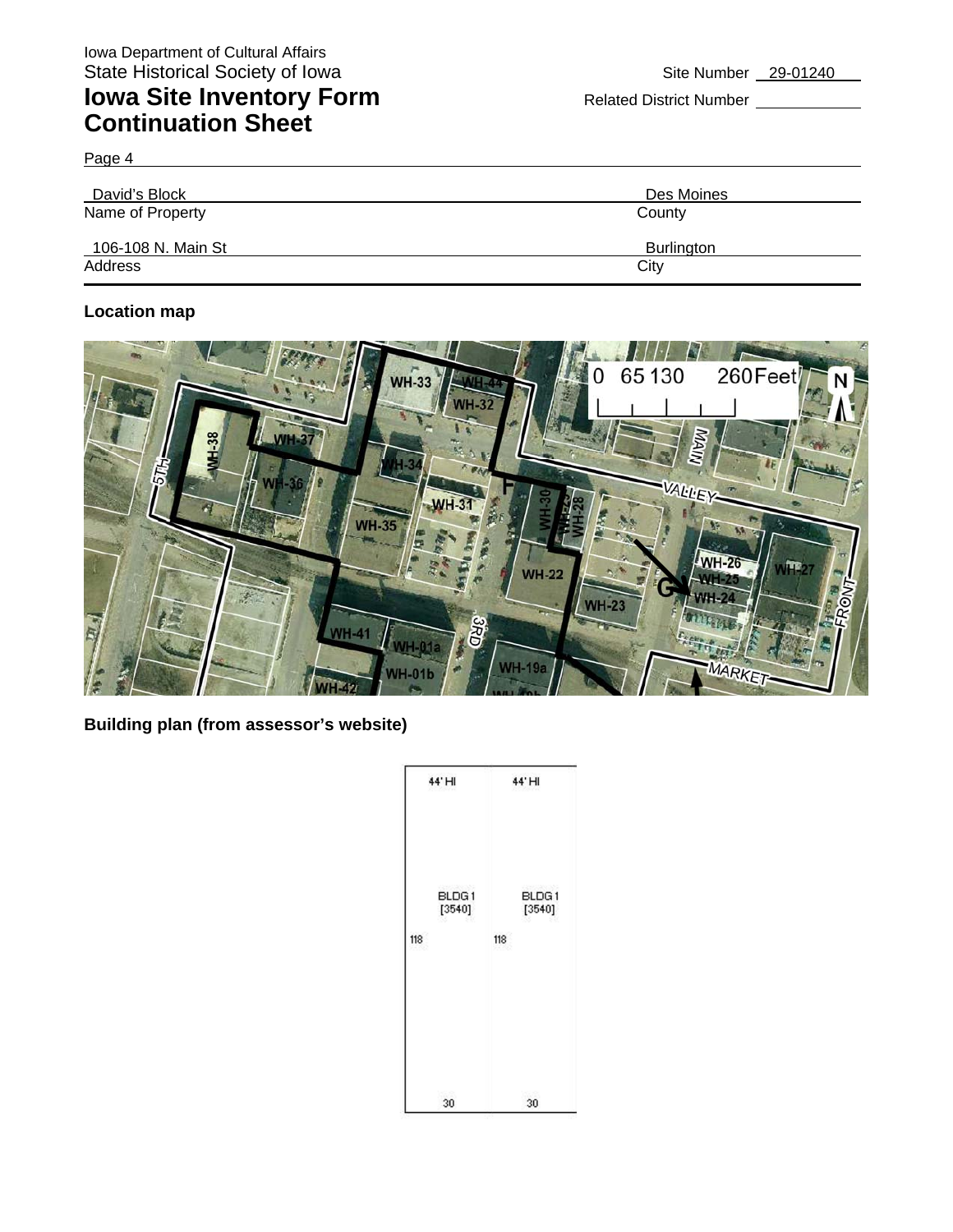# **Iowa Site Inventory Form** Related District Number **Continuation Sheet**

Page 5 David's Block David's Block Des Moines Name of Property **County** County 106-108 N. Main St Burlington Address City **City Address** 

### **Historic photograph**



JAS. A. GUEST'S MUSIC HOUSE. **James A. Guest's Music House in 1896** *Souvenir of Burlington***, page 71.**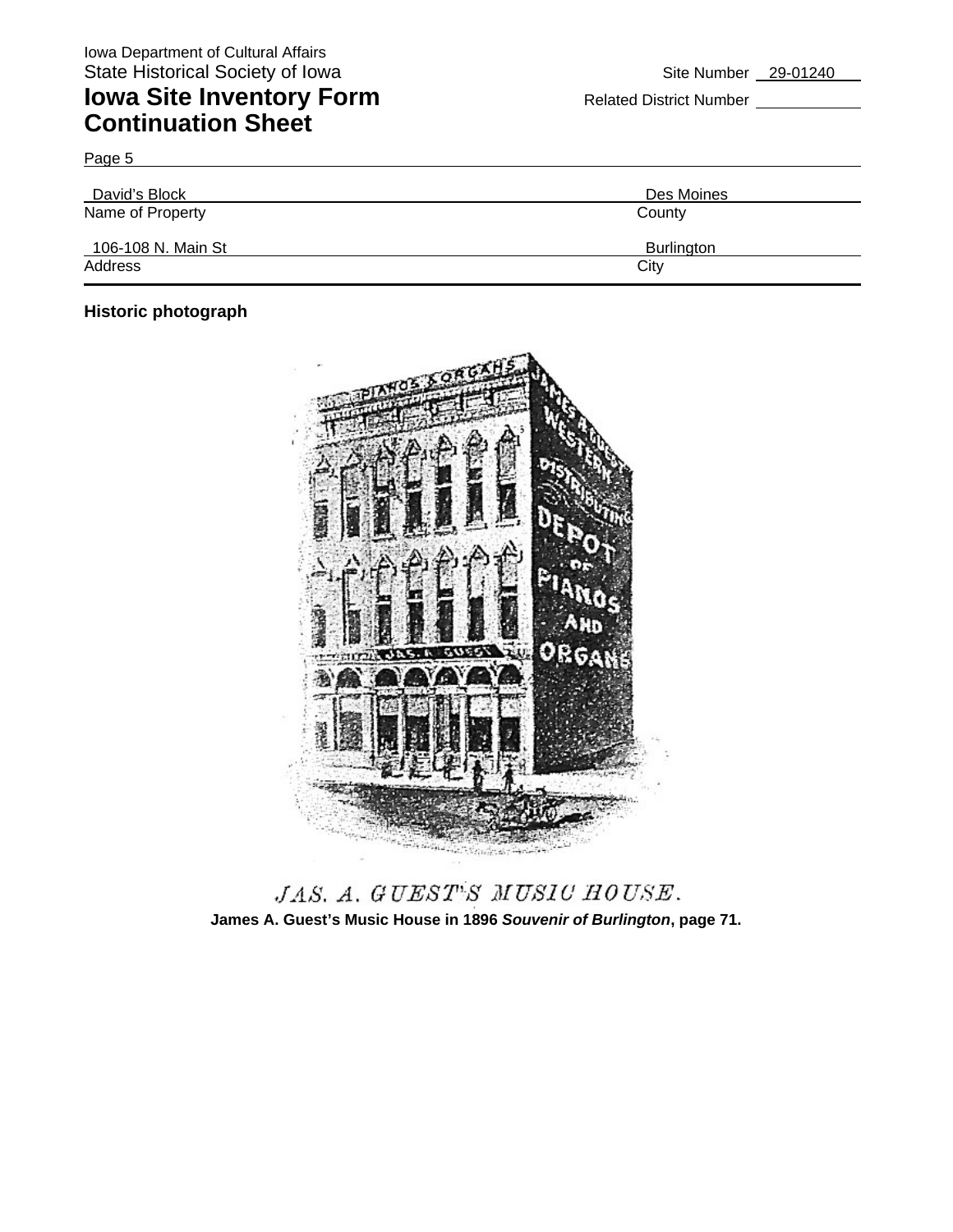# **Iowa Site Inventory Form** Related District Number **Continuation Sheet**

| David's Block      | Des Moines |
|--------------------|------------|
| Name of Property   | County     |
|                    |            |
| 106-108 N. Main St | Burlington |
| Address            | City       |
|                    |            |

### **Photograph (digital image)**

Page 6



**Building, looking northeast November 2, 2009 R.L. McCarley**